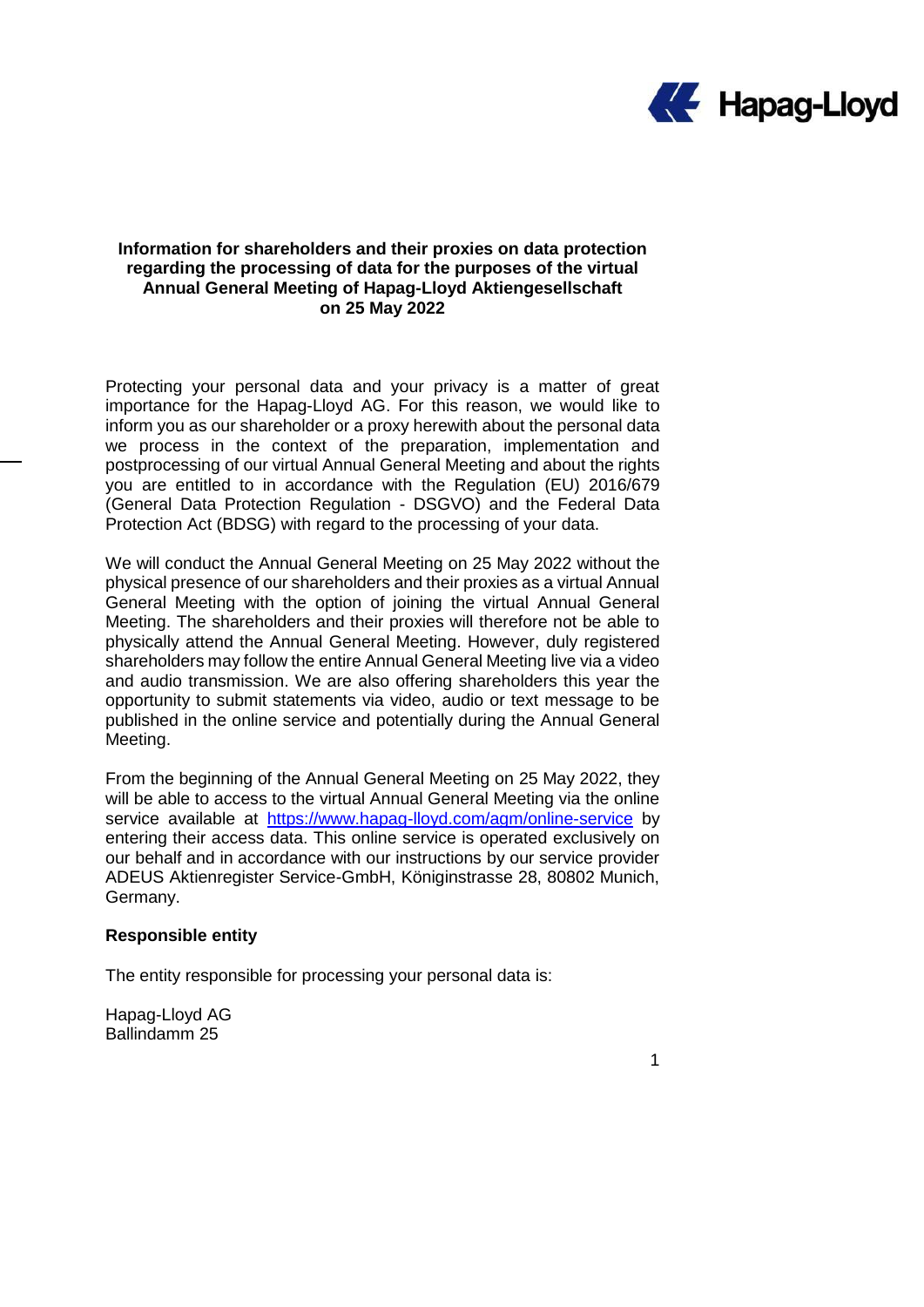

20095 Hamburg Germany

Executive Board of Hapag-Lloyd AG: Rolf Habben Jansen (CEO), Donya-Florence Amer, Mark Frese, Dr. Maximilian Rothkopf, Joachim Schlotfeldt

# **Categories of personal data**

We process the following personal data of our shareholders:

- First and surname, title if applicable, date of birth;
- Address and other contact details;
- Nationality;
- Number of shares, type of ownership of share;
- Access data for the online service, including access data for connection to the Annual General Meeting;
- Other data provided when registering for the virtual Annual General Meeting (e.g. email address or telephone number).

In addition, we process the name and address of any proxy authorised by the shareholder.

If shareholders or their proxies contact us, we also process the personal data required to respond to the respective request, such as the email address or telephone number.

If you connect to our virtual Annual General Meeting, we collect the data on the accesses to the website provided by the service provider. This includes, for example, the following data and device information logged in web server log files:

- Retrieved or requested data;
- Date and time of the retrieval;
- Message whether the retrieval was successful;
- Type of web browser and operating system used;
- Referrer URL (the previously visited page);
- IP address:
- Login.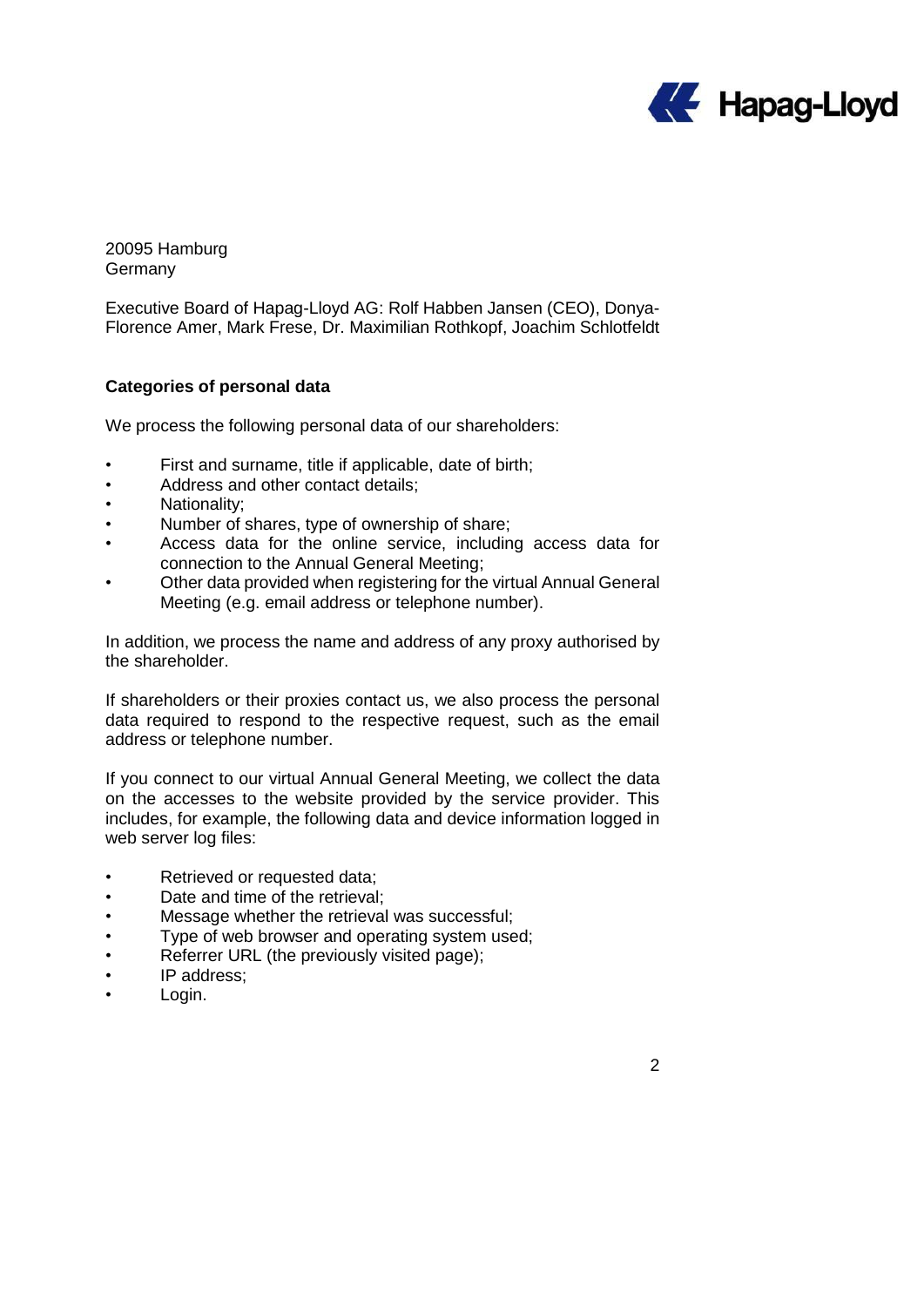

Your browser may automatically transmit this data to us when you visit our website.

Please note that when using the service of ADEUS Aktienregister Service-GmbH, the cookie rules of the provider apply.

Finally, we also process information on motions, questions, granting of proxies, election proposals and other requests by shareholders or their proxies which are submitted in relation to the virtual Annual General Meeting and your voting behaviour.

#### **Source of personal data**

We, or the service providers we mandate, receive the shareholders' personal data either from the shareholders themselves or from the shareholders' custodian banks that have been mandated to hold our shares in custody.

If you act as a shareholders' proxy, we will receive your personal data from the shareholder who has granted you the authorisation or directly from you if your conduct in the virtual Annual General Meeting is affected.

# **Objectives and legal basis of the data processing**

We process your personal data in compliance with the provisions of the DSGVO, the BDSG, the German Stock Corporation Act (AktG) and other relevant legal regulations.

We process your personal data in order to comply with our legal obligation to maintain the share register. The processing is necessary to fulfil our obligation under stock corporation law in accordance with section 67 AktG. The legal basis for processing your personal data is Art. 6 (1) lit. c) DSGVO.

The processing of the above-mentioned access data and device information in web server log files is necessary in order to be able to provide our online service technically as well as for the detection of misuse, troubleshooting and to ensure the smooth execution of the virtual Annual General Meeting. In this respect, we have a legitimate interest in providing you with the online service as a service for shareholders and their proxies in order to exercise your shareholder rights in a user-friendly manner and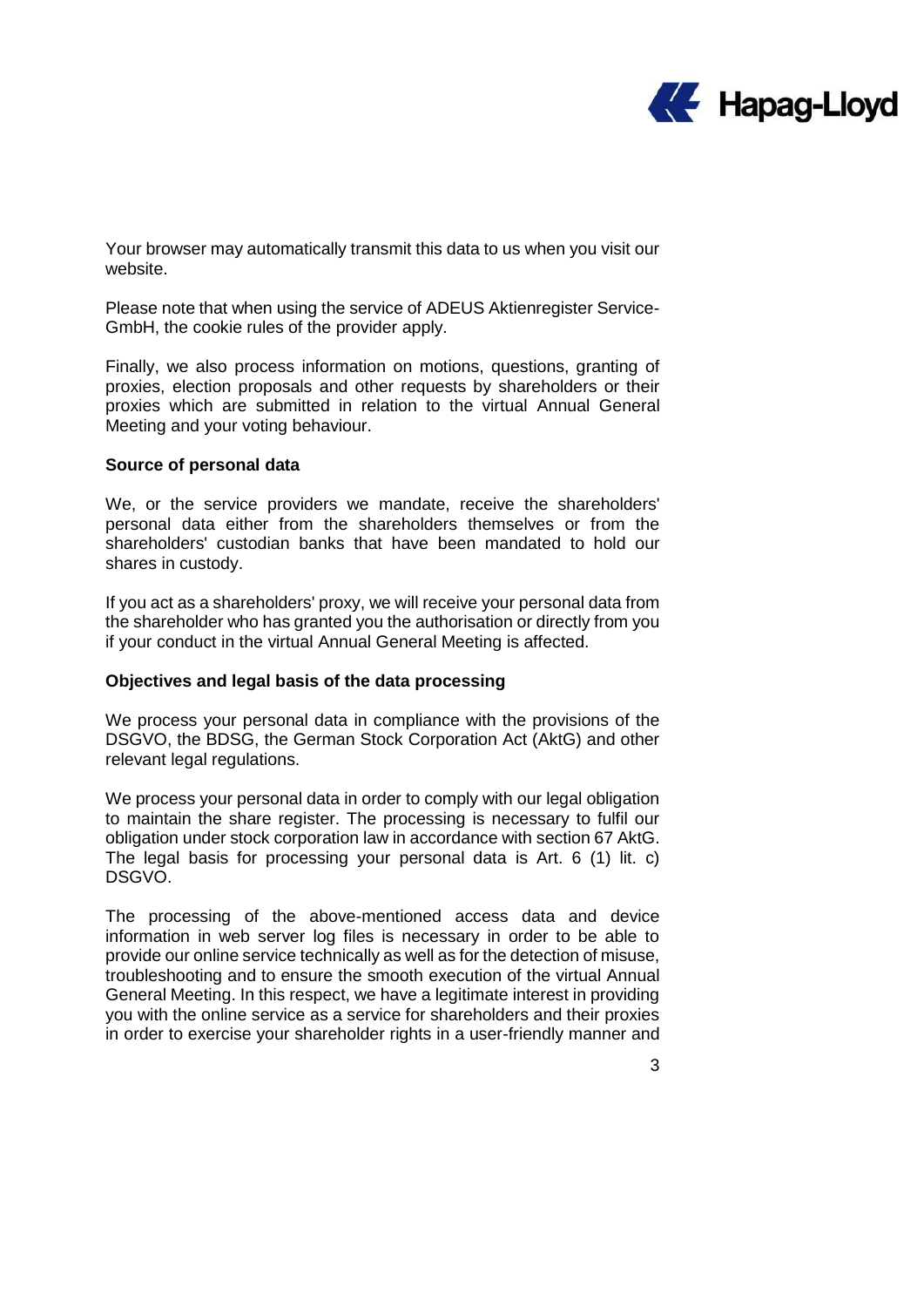

to be able to participate in the virtual Annual General Meeting by means of electronic connection. The legal basis for processing your data is Art. 6 (1) lit. f) DSGVO.

We process your personal data in order to process the registration and connection of shareholders and proxies to the virtual Annual General Meeting (e.g. to check the entitlement to be connected, send out invitations and access data) and to enable shareholders and proxies to exercise their rights at the virtual Annual General Meeting (including issuing and revoking proxies and instructions). In particular, we will also process your voting behaviour if you or your representative exercises your voting rights before or during the virtual Annual General Meeting by absentee vote or by electronic absentee voting via the online service in order to ensure the proper resolution and valuation of votes at the virtual Annual General Meeting. In addition, we process information about your objection to resolutions of the virtual General Meeting if you declare such objection during the virtual General Meeting or in another suitable form.

Processing your personal data is necessary for the proper conduct of the virtual General Meeting. If you do not provide us with the necessary personal data or object to the processing, we may not be able to connect you to the virtual Annual General Meeting. The legal basis for these processing operations is Art. 6 (1) lit. c) DSGVO in conjunction with our obligations under stock corporation law pursuant to sections 118 et seq. AktG and, if applicable, in conjunction with section 1 (2) sentence 1 no. 2- 4 of the Act on Corporate, Cooperative, Association, Foundation and Residential Property Law to combat the effects of the COVID-19 Pandemic (COVID-19 AuswBekG).

Furthermore, we process data that is transferred to us by you or other parties who are obliged to notify us in the context of voting right notifications in accordance with the Securities Trading Act (Wertpapierhandelsgesetz). In these cases, the respective legal regulations and Art. 6 (1) lit. c) DSGVO serve as the legal basis for processing your data.

In addition, your personal data may also be processed to fulfil other legal obligations, such as regulatory requirements and storage obligations under stock corporation, commercial and tax law. For example, we are obliged to record the power of attorney when you authorise the proxy nominated by us for the virtual General Meeting in a verifiable manner and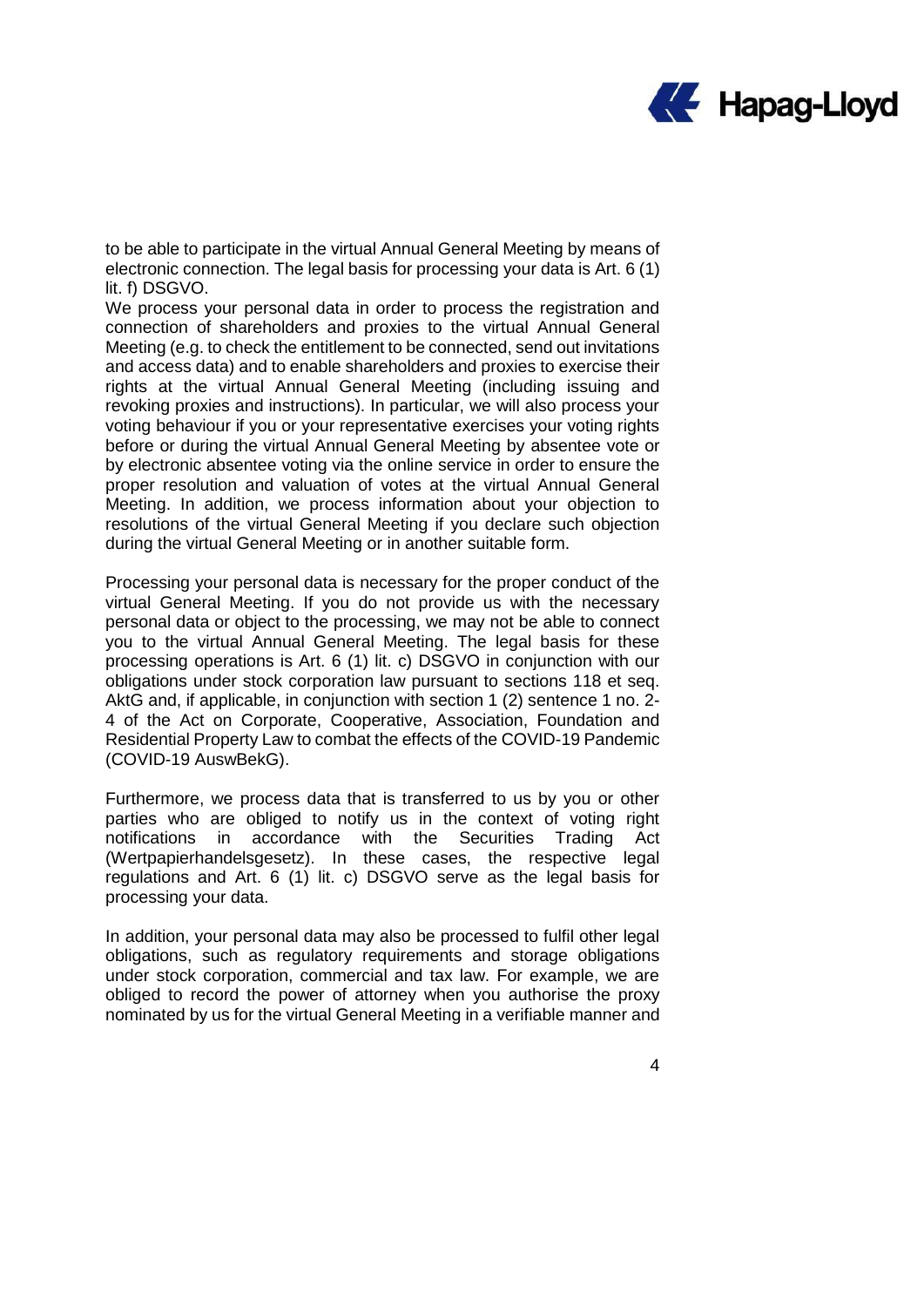

to keep it for three years in an access-protected manner. In these cases, Art. 6 (1) c) DSGVO forms the relevant legal basis.

### **Categories of recipients of data**

Since we issue registered shares, we are legally obliged to maintain a share register. For this purpose, we have mandated ADEUS Aktienregister-Service-GmbH, Königinstrasse 28, 80802 Munich, Germany.

Service providers of Hapag-Lloyd AG mandated for the purpose of conducting the virtual General Meeting will receive from Hapag-Lloyd AG only such personal data as are necessary for the performance of the mandated service and will process the data exclusively on behalf of and in accordance with the instructions of the Company. All our employees and all employees of external service providers who have access to and/or process personal data are obliged to treat this data as confidential. We have taken the appropriate technical and organisational measures in accordance with the DSGVO and the BDSG to ensure a high technical security standard.

If a shareholder requests that items be placed on the agenda, we will announce these items stating the name of the shareholder if the requirements of the respective regulations on stock corporations are met. We will also publish countermotions and election proposals from shareholders on the company's website stating the name of the shareholder in accordance with the regulations on stock corporations, provided that their requirements are met.

Finally, we may be obliged to transmit your personal data to other recipients, such as when publishing voting rights notifications in accordance with the provisions of the German Securities Trading Act (Wertpapierhandelsgesetz), or to authorities in order to comply with statutory notification obligations (e.g. to financial or criminal prosecution authorities).

#### **Storage period and deletion of data**

We will erase your personal data once it is no longer needed for the aforementioned purposes and we are no longer required to continue storing such data in compliance with statutory obligations of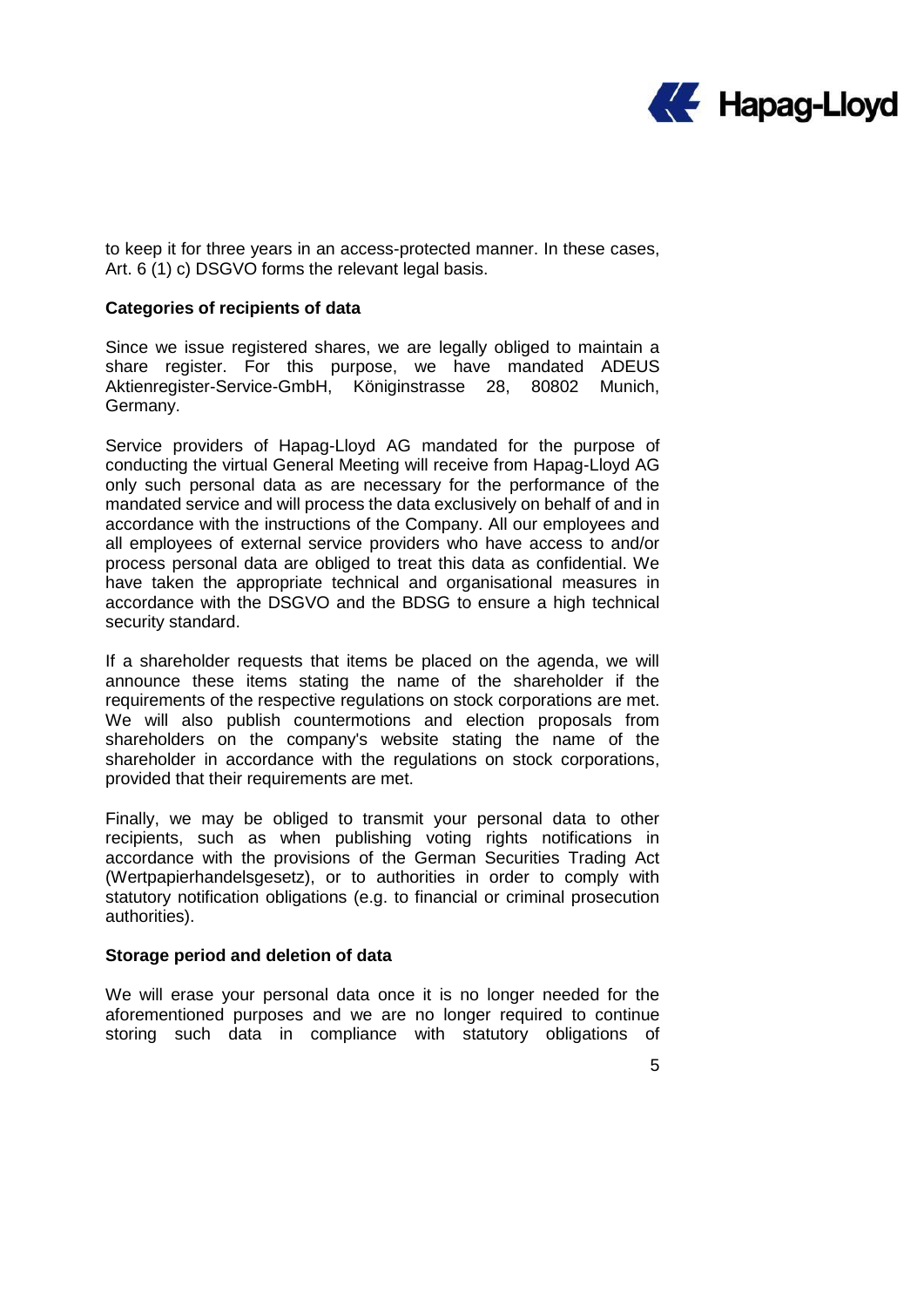

documentation and retention (e.g. under the German Stock Corporation Act, the German Commercial Code, the German Fiscal Code or other legal provisions). In addition, we retain data if this is necessary in connection with claims asserted against or by our company or to protect our abovementioned legitimate interests. Please contact our data protection officer if you have specific questions about the storage period.

## **Right of data subjects**

Shareholders and their proxies have the right as persons affected, if the legal requirements are met,

- to receive information on data processing and a copy of the processed data (right of access, Art. 15 DSGVO),
- to demand the correction of incorrect data or the completion of incomplete data (right to correction, Art. 16 DSGVO),
- to demand the immediate deletion of personal data (right to deletion, Art. 17 DSGVO),
- to demand the restriction of data processing (right to restrict processing, Art. 18 DSGVO),
- as well as to receive personal data concerning them that they have provided to a responsible party in a structured, common and machine-readable format, and also to transmit these data to another responsible person without hindrance by the responsible party (right to data transferability, Art. 20 DSGVO).

**If we process your data to protect the legitimate interests of Hapag-Lloyd Aktiengesellschaft or of a third party, you have the right to object to any such processing on specific grounds relating to your particular situation. In such case, we will cease the processing of your data unless we can provide evidence of compelling legitimate grounds for the processing that override your interests, rights and freedoms or if the processing serves the purpose of asserting, exercising or defending legal claims.**

If we process your data based on your consent, you have the right to revoke your consent at any time with effect for the future. We would then immediately stop any such processing of personal data relating to you which is based on your consent, unless there is another, alternative legal basis for processing.